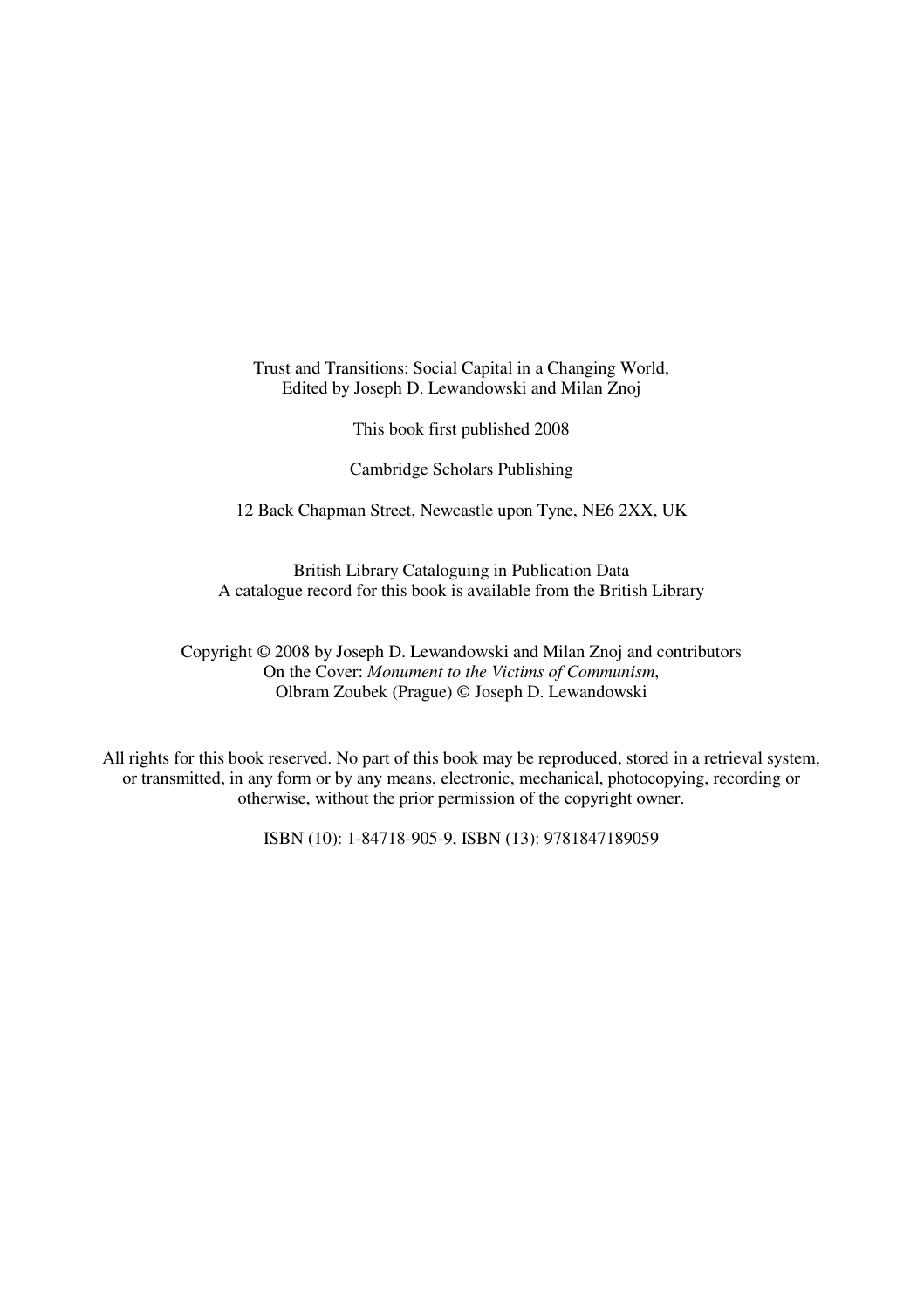# TABLE OF CONTENTS

| Joseph D. Lewandowski & Milan Znoj                                                                                    |
|-----------------------------------------------------------------------------------------------------------------------|
| I. Trust and Transitions: Social Capital in Theory and Practice                                                       |
| Coping and Social Capital: The Informal Sector and the Democratic<br>Transition<br>Eric M. Uslaner                    |
| Economizing on Transaction Costs: The Role of Social Networks<br>in Transition<br>Iva Božović                         |
| Deliberative Social Capital and the Politics of Transition<br>Gregory W. Streich                                      |
| Transition, Amnesty, and Social Trust: Lessons from South Africa<br>Max Pensky                                        |
| Elites without Borders: Reflections on Globalization, Stratification,<br>and Social Distrust<br>Joseph D. Lewandowski |
| Sources of Civic Solidarity: Rethinking Neo-Tocquevillean Political<br>Theory<br>Pavel Barša                          |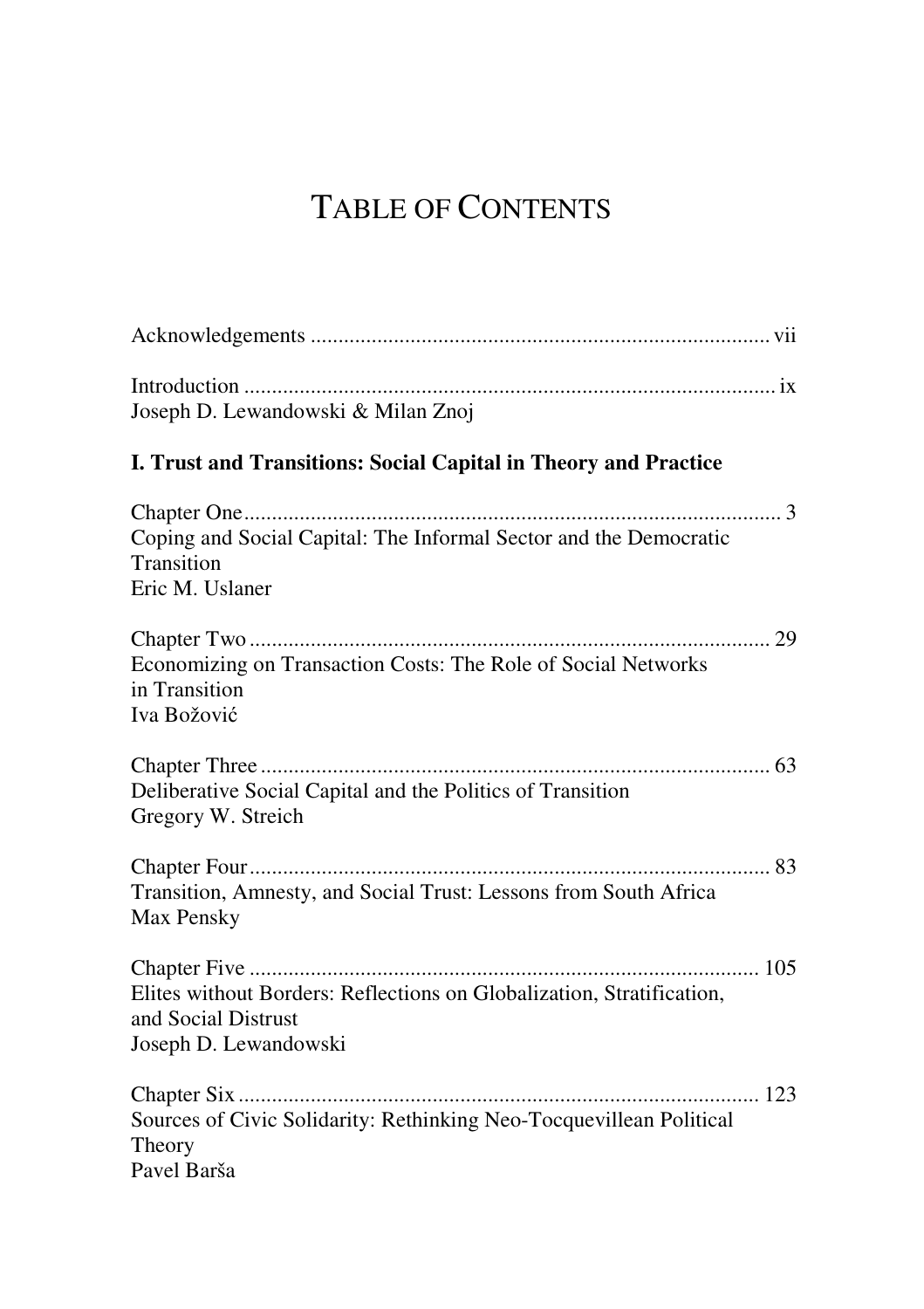#### **II. A Velvet Transition? Social Capital in the Czech Republic**

| Interpersonal Trust and Mutually Beneficial Exchanges: Measuring<br>Social Capital for Comparative Analyses<br>Petr Matějů and Anna Vitásková |
|-----------------------------------------------------------------------------------------------------------------------------------------------|
| Where Does Social Capital Come From?<br>Arnošt Veselý                                                                                         |
| Social Trust and Civic Participation in the Czech Republic<br>Markéta Sedláčková and Jiří Šafr                                                |
| The Paradox of Post-Communist Civil Society: Reflections<br>on the Czech Experience<br>Milan Znoj                                             |
| Two Faces of Civil Society in Post-Communist Countries<br>Marek Skovajsa                                                                      |
| Social Capital in the Contemporary Sudetenland<br>Ondřej Matějka                                                                              |
|                                                                                                                                               |
|                                                                                                                                               |
|                                                                                                                                               |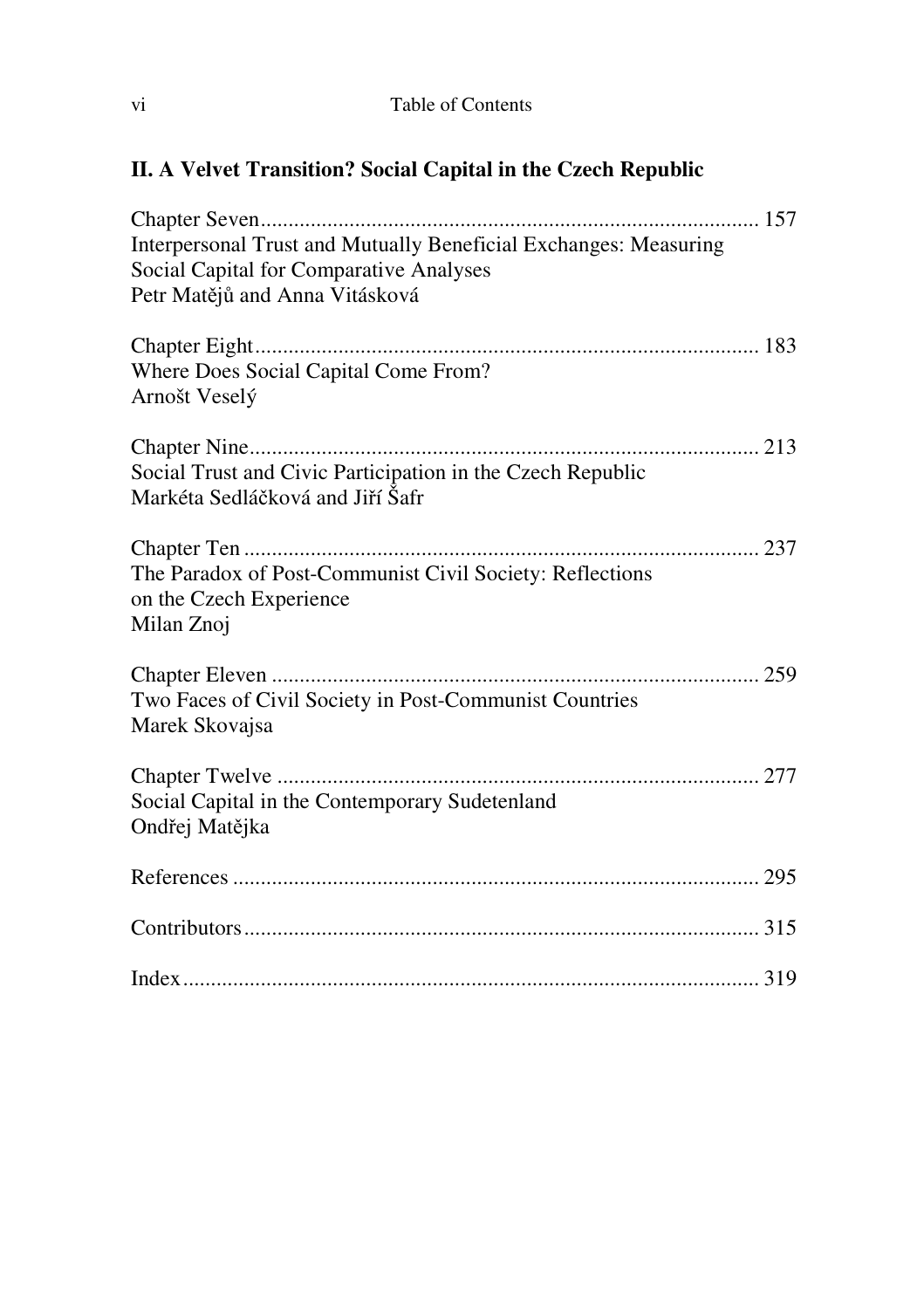### CHAPTER ELEVEN

### TWO FACES OF CIVIL SOCIETY IN POST-COMMUNIST COUNTRIES

## MAREK SKOVAISA<sup>1</sup>

In the neo-Tocquevillean perspective, most powerfully defended by Robert Putnam, civic associations are the generators of positive social capital and the schools of democratic virtues necessary for the functioning of successful and stable democratic systems. The more associations there are, the better for democracy, the performance of institutions, economic prosperity, individual health, and so on (Putnam 1993a, 2000a). While Putnam's role in inspiring one of the most interesting debates in social science literature in recent decades is indisputable, the validity and scope of his thesis is not immune to contestation. It has been argued, for instance, that "all associations are not alike" (Stolle and Rochon 1998), that social capital is a context-dependent variable (Foley, Edwards, and Diani 2001) whose effects cannot be predicted without the knowledge of the particular context, and that the state and other political institutions are more important than associations in determining the quality of democracy (Tarrow 1996). In this chapter, I will attempt to show that an historical and institutional approach to civic associations in the Czech lands does indeed yield results that modify, if not contradict, the overly optimistic neo-Tocquevillean account of associations.<sup>2</sup>

As a reaction to the wave of sometimes uncritical enthusiasm for social capital theory provoked by Putnam's work, many authors point out that civil society, rather than being a universal panacea for all defects of democracy, can lead to severe disruptions and even collapses of democratic systems. Relevant for our case are the arguments that Sheri Berman (1997) extracts from the history of another Central European country, that of Germany. Berman examined the political effects of the extremely rich associational tradition in Germany of the Wilhelminian and Weimar era, only to conclude that the many associations, unions, clubs, etc. existing in Germany were to a large degree instrumental in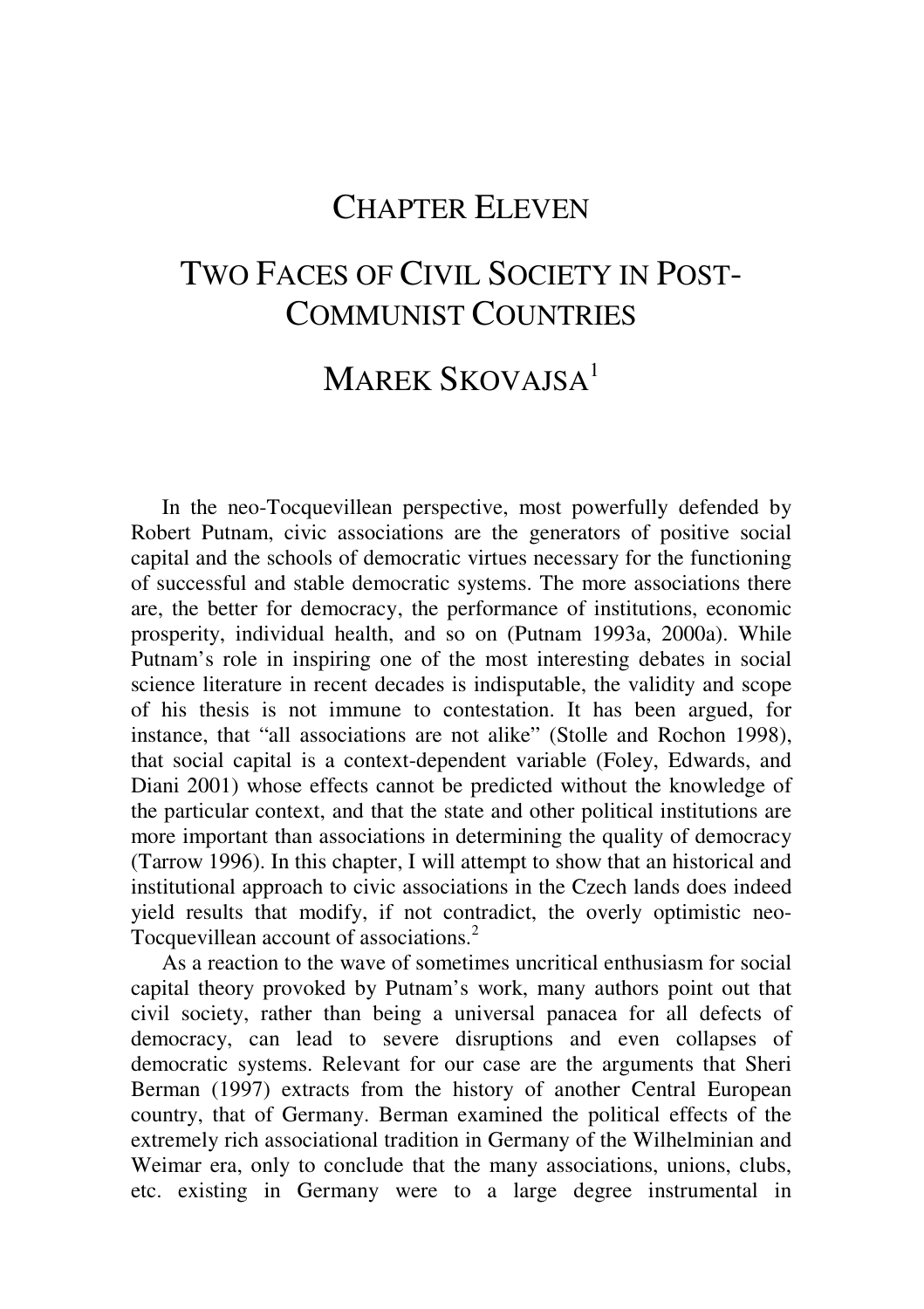*undermining* the foundations of German democracy and paving the way for the Nazi party's victory. Indeed, these associations reinforced, rather than weakened, the existing social, political and cultural divisions in German society, since they were organized on the basis of dominant political and ideological orientations. Moreover, the autocratic character of the Wilhelminian political system gave citizens few or no chances to participate directly in the political process, and this circumstance was reflected in the political alienation of the associations. In the Weimar period, the latter remained integral components of antagonistic politicalideological camps alienated from the new democratic political system rather than vehicles for the creation of society-wide consensus—and, as such, they became a social resource that the Nazis could and did employ in their struggle for power. Targeting the leaders of influential nation-wide, regional and local associations, the Nazis attempted—quite successfully to win their loyalty and bring under control the segments of society these associations represented. The general lesson that can be drawn from the German case is that the pro-democratic effect of civil society associations is conditioned by the broader institutional setting occupied by the state and political system: "[A]ssociationism should be considered a politically neutral multiplier—neither inherently good nor inherently bad, but rather dependent for its effects on the wider political context" (Berman 1997, 427).

Other studies have pointed in the same direction. A comparison of several 19<sup>th</sup> century European countries that either successfully evolved towards democracy or succumbed to authoritarian temptations in the  $20<sup>th</sup>$ century casts doubt on many factors that are often considered crucial for a country's democratic prospects—not only density of associational life, but also universal enfranchisement, urbanization, education, and social homogeneity. Each of these factors ultimately proved poor predictors of future democratization. The case of highly urbanized and educated Germany, with one of the richest networks of civil associations in Europe and universal male suffrage since as early as 1871, offers again an almost perfect counterexample to the alleged correlation between such factors and prospects for successful democratization. What really matters is the *relationship* between civic associations and the state. For associations do not necessarily require generous support and formal legal acknowledgement on the part of the state—even if they certainly prosper under these—in order to develop properly, but they do need *de facto* toleration, without which the growth of civil society is seriously inhibited. Additionally, rather than the mere existence of a formal constitution and of a corresponding system of political institutions, it is the *connectedness*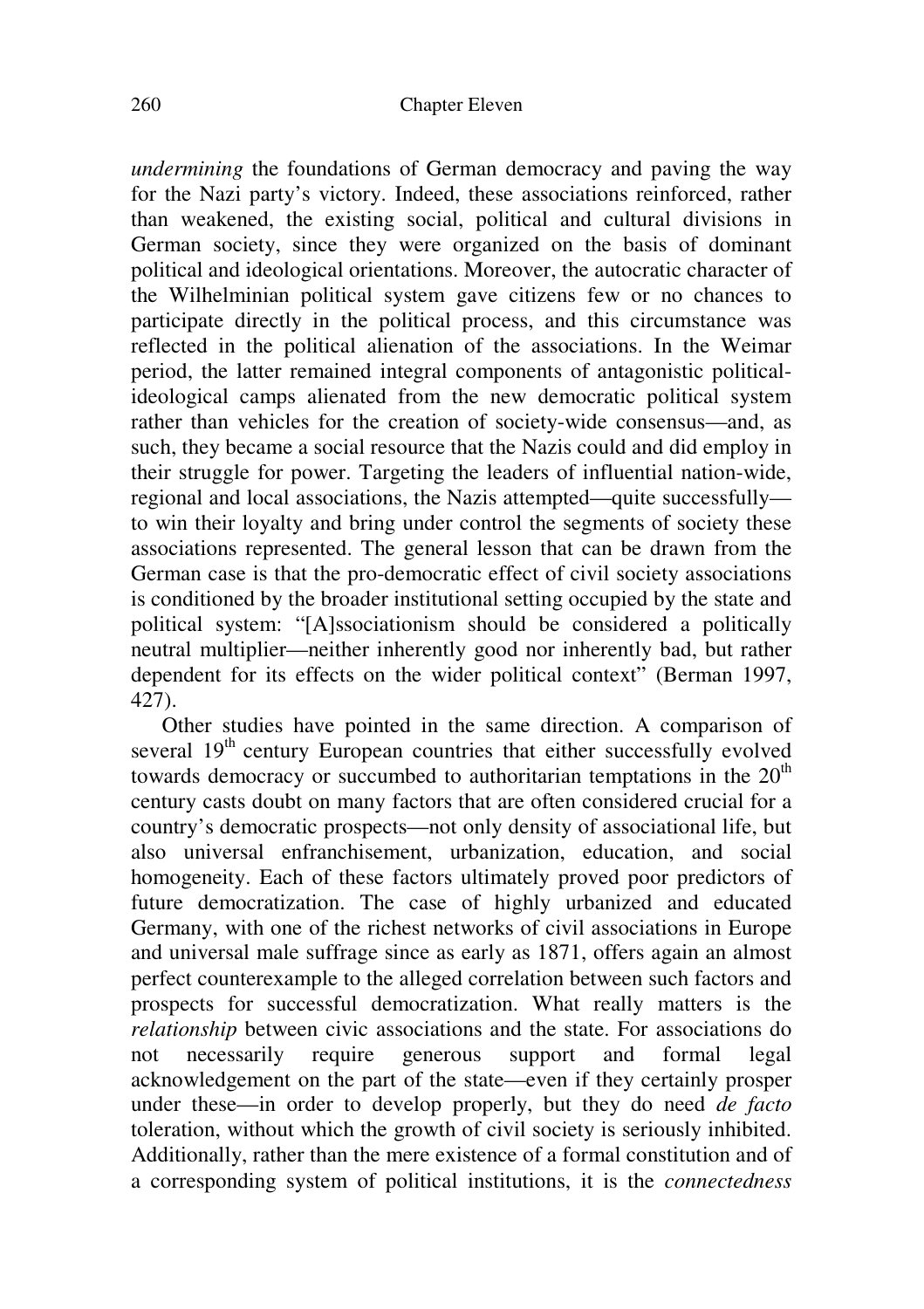*between civil society and political institutions* that creates the necessary setting in which citizens' associational activism can effectively contribute to the development and strengthening of democracy (Nord 2000; Bermeo 2000).

With these findings in mind, it seems indispensable to study the effects of civic associations on a particular society in conjunction with a careful analysis of the broader political and social setting in which such associations operate. In the remainder of this chapter, I will attempt to show that, like civil societies in Germany and a number of other European countries, Czech (and Czechoslovak) civil society associations are inherently Janus-faced, and thus no more or less well equipped to foster democracy than they are to undermine it.

#### **Civic Associations in the Czech Lands: 1860–1948**

The development of the associative sector in the Czech lands follows a pattern very similar to that of neighboring Central European countries. Typically for this pattern, the arrival of each of its different phases was somehow belated and the density of the associational life was lower in comparison to the "model" countries in the West, those of great Great Britain and France (Hoffmann 2003, 49). In spite of this fact, the growth of associations in the Czech lands was steady and impressive. The  $18<sup>th</sup>$ century saw the arrival of associations of a specific kind—socially exclusive and elitist—mainly masonic lodges and academic societies typical of the Enlightenment era, and their presence on Czech territory was significant (Rataj and Ratajová 1998, IX). The development of associations in the first half of the  $19<sup>th</sup>$  century was hindered by political circumstances, but even under the rule of Chancellor Metternich—who notoriously had little sympathy for associational life—the number of associations increased (Hoffmann 2003, 50f). The revolutions of 1848 demonstrated to the revolutionaries, but also to the conservative forces in various European governments, how powerful associations could be and how easily they could become instruments for the mobilization of the public for political purposes. Taking this lesson seriously, the Bach government of the 1850s introduced severe restrictions on associational life throughout the Austrian monarchy. It was the end of the absolutist period after 1860 that marked the starting point for an impressive growth of associations in all parts of the country. The strongest concentration of associations was in Bohemia, while Moravia did not lag too far behind (associations in Bohemia made up one third or more of the total number of associations in the Austrian part of the monarchy at any time until 1918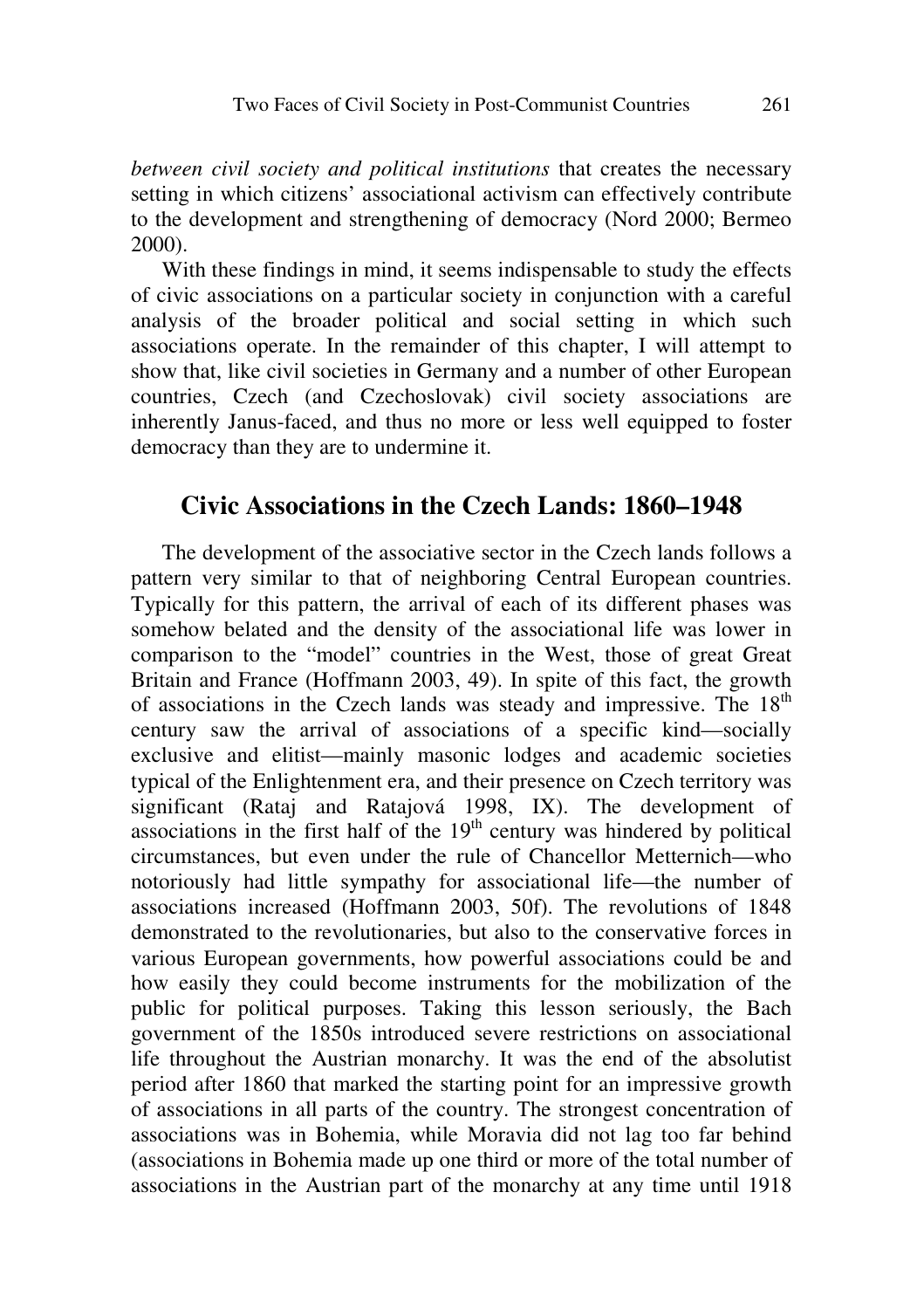(see Hoffmann 2003, 76)). The numerical growth of associations was fast, with the total numbers doubling every decade. Between 1856 and 1876 their number in the Czech lands grew from 466 to 4,476 (Rataj and Ratajová 1998, XXXV–VI); the concentration of associations was particularly strong in Prague.

The beginnings of the rapid expansion of the associational field in the Austrian monarchy coincided with a surge of nationalism that did not fail to produce a deep impact on the nature of associations. The vast majority of associations clearly identified with one or another national group and their respective political programs. To be sure, well into the  $19<sup>th</sup>$  century the boundaries between nationalities in the Austrian Empire were hardly solid or clearly defined (Hoffmann 2003, 67). Yet the nations in the making were in fact in search of institutions that could help them to create and maintain such clear-cut boundaries, and associations proved to be very powerful instruments of societal nationalization in this sense. Instructive is the case of the most important Czech sport organization *Sokol* (*Falcon*). It was founded in 1862 by two men, Miroslav Tyrš and Jindřích Fügner, whose names themselves reveal much about how unsettled the question of national belonging of individual actors was (Hoffmann 2003, 65). The impetus to found such an organization had, of course, to do with the wish to emulate the German *Turnvereine* and the main goal was to give Czechidentified inhabitants of the Austrian Empire an institutionalized opportunity to manifest and develop their loyalty to the Czech nation. The network of *Sokol* chapters and branches expanded rapidly. There were 8 branches in the founding year of 1862, 49 branches with 10,516 members in 1871, and 460 branches with some 43,000 members in 1897 (Kořalka 1996, 100). Yet, even *Sokol* eventually failed to attract the sympathies and energies of all Czech-identified inhabitants. For some, it was too anti-Catholic, while others were discouraged by what they could perceive as its petit-bourgeois orientation and elements of social exclusivity. At the turn of the  $19<sup>th</sup>$  century a period of dramatic crystallization occurred within Czech society that resulted in the formation of social and political segments that persisted over decades. These groups opted to secede from *Sokol* and join their own sport organizations, such as the Catholic *Orel* (*Eagle*; founded 1902) or social democratic sport associations (e.g. Klimek 2000, 264ff).

The historical case of sport associations brings to light two major divisions within the field of associations in the Czech lands: ethnicity/nation and class. An additional and no less significant principle of discrimination was that of gender. For the most part, women were either not allowed to join these organizations or assigned a second-class role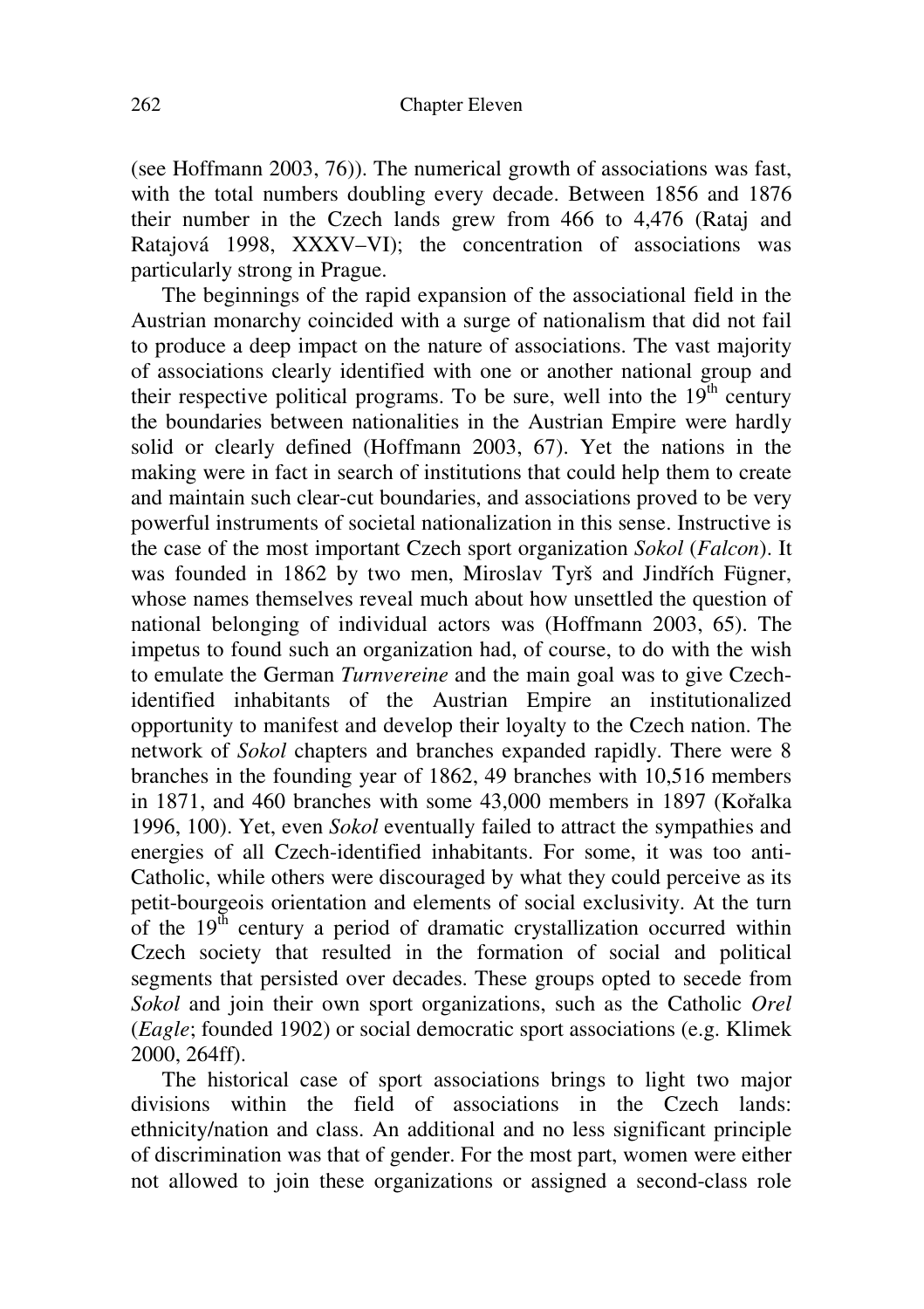within them. An exception to this rule was philanthropic associations, which were quite numerous—but both their societal remit and political relevance were smaller than those of the most prominent male-dominated associations (Mannová 1990, 23; Trentmann 2005, 25). In a situation in which direct political participation by Czech inhabitants of the Austrian monarchy could be, at best, very limited, the latter associations in many cases aspired—albeit indirectly, because the law did not allow for this type of activity—to a political role.

By the 1880s, the national divisions between Czechs and Germans deeply pervaded the whole of social, political and economic life in the Czech lands, and civic associations were no exception to this rule. This was reflected in the emergence of a specialized type of associations, the so-called protective unions—big organizations with thousands of members—whose main function was to stabilize and strengthen the position of their own national groups in the ethnically mixed regions by means of supporting basic school education in the national language, promoting a wide range of cultural activities in nationalist spirit and boycotting similar endeavors by "national enemies." Both the German *Deutscher Schulverein* and the Czech *Central School Union*, which focused on the development of the schooling system in the national language, were founded in 1880. Then there were various national protective unions for inhabitants of individual ethnically disputed regions, such as—to name only the biggest and not necessarily the oldest—the Czech *National union for North Bohemia* established in 1885 and the *Union of Germans in Bohemia* founded in 1894 (Klimek 2002, 436–7; Rataj and Ratajová 1998, XL–XLI). These unabashedly chauvinistic organizations remained highly influential to the very end of the democratic co-existence of Czechs and Germans in the Czech lands.

The rapid growth of associations continued, or even accelerated, during the interwar period. Available figures for Prague are illustrative: the total number of 3,873 associations for 1919 more than doubled by 1938, when the absolute historical maximum of 9,115 for the whole period before 1989 was reached (Rataj and Ratajová 1998, XLVII). The most salient feature of the association sector in the First Czechoslovak Republic was its segmentation according to nationality and party lines. Persistence of national divisions was fundamental to the character of the political system and also for the associations. The balance of power in the new state shifted towards the Czechs and the leading Czech associations, *Sokol* in the first place, which were required to take up their new role as representatives of the "state-bearing" Czechoslovak nation (Rataj and Ratajová 1998, LI). This led to their very close alignment with the state,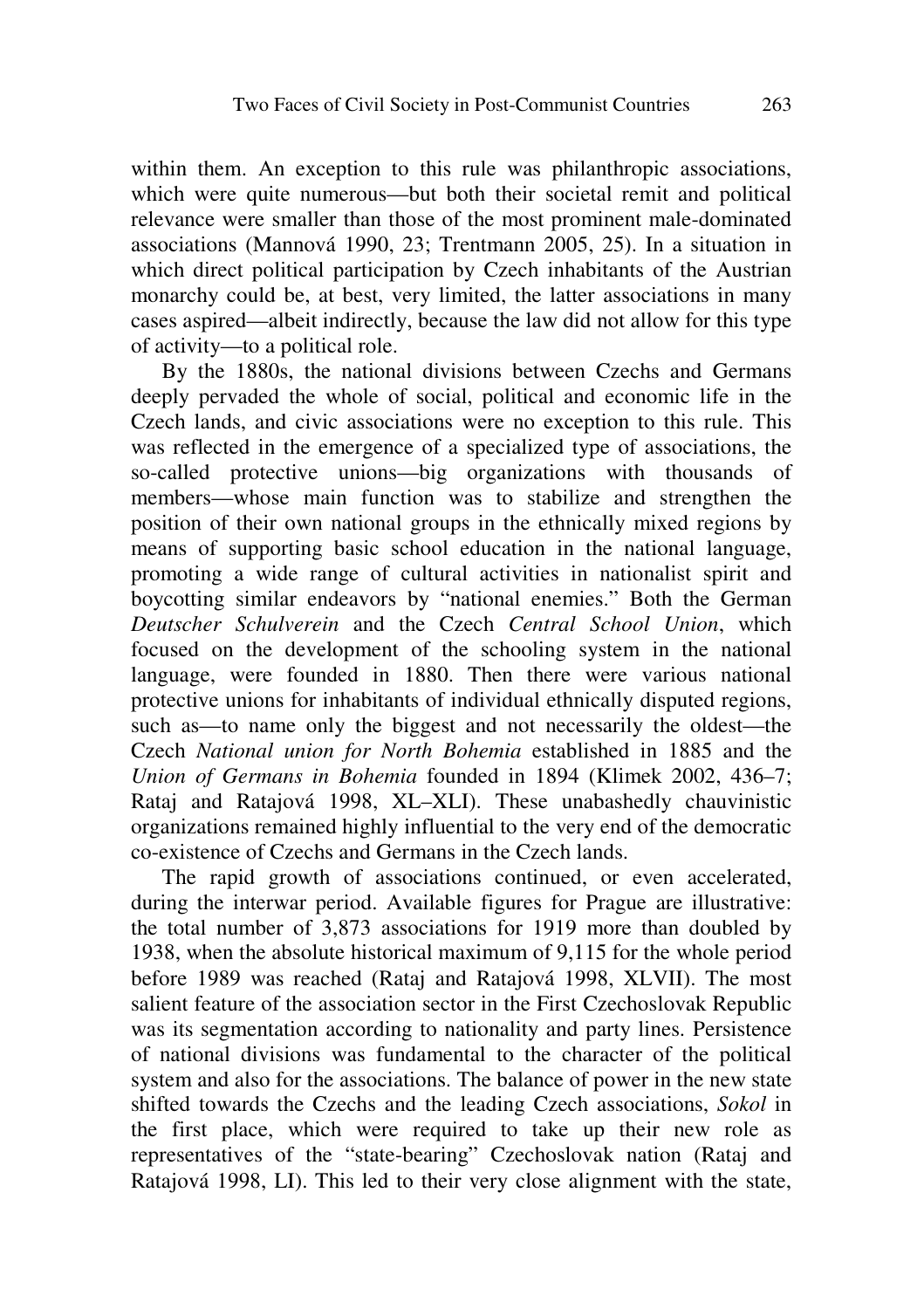its political leadership, and official policies. At times, however, some of them went too far and endorsed openly chauvinist attitudes. The presence of the *Sokol* members among Czech fascists was quite significant (Klimek 2000, 266, 550). In keeping with their earlier orientation, the protective unions continued to maintain their openly confrontational approach to other nationalities. One of these, the *Silesian Union for Popular Enlightenment in the T*ě*šín and Hlu*č*ín Regions*, an important regional organization with 148 local chapters and more than 20,000 members in 1926, exerted considerable Czechization efforts, supported by the government, against the ethnically mixed territory with strong groups of Polish and German inhabitants. The organization explained why it had not discontinued its operations after 1918 as follows: "in order to redress injustices committed in earlier times by our national enemies, we give back to the nation what it had lost in the years of subjugation. . . . We don't take what is someone else's, but what is our own, and in this the beautiful mission of the Union consists" (Onderka 1927, 5). Well aware of the prominent role of associations in the nationalist struggles, the report makes no bones about denouncing Polish and German voluntary fire squads for "subversive activities" and German sport clubs in the Hlučín region for relying on the support of "foreign German propaganda" (Ibid., 130).

Many associations became satellites of political parties represented in the Parliament, of which there were many under the adopted system of proportional representation. The biggest political parties especially excelled in organizing and maintaining many such satellite associations in their orbit. Sport clubs, mutual insurance companies, interest groups, educative circles, choirs, libraries—these and other types of associations were powerful instruments through which political parties controlled "their" sections of society. The anti-democratic parties, such as the Communists and German National Socialists, did no worse than the democratic ones in this respect.

Political fragmentation was highly consequent among the sport organizations. While *Sokol* and *Orel* chapters persisted and even further expanded, the secession of Communists from social democrats in 1921 provoked a split within the social democratic sport organization and brought to life new Communist sport and youth unions. Virtually every party and national group of any importance made an effort to create their own network of sport associations. Trade unions were an especially important type of association, from the point of view of political parties desiring to maximize their influence in all sections of society, and the ideological and national divisions among different parties left a deep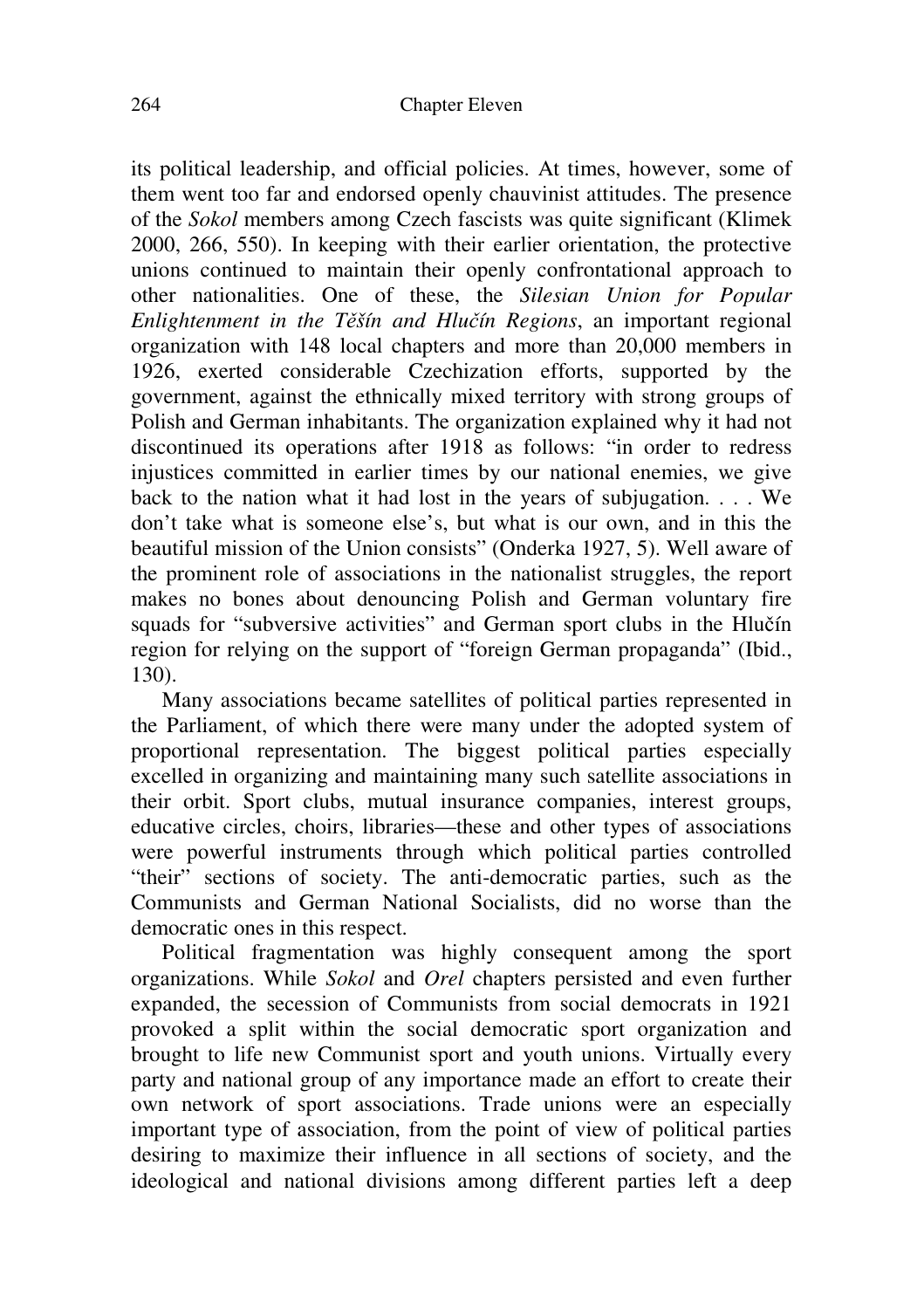imprint on this sphere. Since the Czechoslovak government chose the socalled Ghent system of unemployment insurance, under which the trade unions enjoyed the privileged position of agencies exclusively entrusted with distribution of state funds to the unemployed, Czechoslovak trade unions were very powerful and membership in trade unions in relation to population size was the fourth highest in the world (Rupnik 2002, 91). All larger political parties, whether Czech or German, controlled their own trade union organizations and catered to the particular needs of those sections of the working population from which they could expect political support.

After Munich, and especially after the occupation of Czech lands in March 1939, associational life suffered the first drastic restriction and forcible subordination under a totalitarian political power. As a part of the corporativist reshuffling of the entire society, associations were placed under the authority of newly created umbrella organizations and their right to act freely was denied in both law and practice. Statistics for Prague report the highest number ever of dissolved associations for the year 1939, when as many as 4,236 associations ceased to exist (Rataj and Ratajová 1998, XLVII), mainly because they failed to apply for a new registration or their requests were declined. Some organizations, such as the scouts, survived in semi-legal or clandestine conditions, and the role their members played in the resistance against the Nazi occupation was quite important (see e.g. Hloušková 2001, 62ff).

At the beginning of the strange and brief period of the so-called popular democracy between 1945 and 1948, not all civic associations that had existed in Czechoslovakia before the war were restored. Obviously, the many German associations were not, as Germans had been expelled from the country. But the power shift in favor of the Communist party, which became a reality right after the end of the war, found its expression also in the unwillingness of the authorities to permit the renewal of those organizations whose political profile was clearly non- or anti-Communist. An excellent study of Slovak civic associations in the period 1945–1951 reports that even the powerful sport organization *Sokol* was restored in Slovakia only in 1947, after the political forces supporting it broke the resistance of Communist representatives in the relevant official bodies (Vranová 1980, 66).

In any case, the period of the renewed existence of pre-war associations was to be extremely short. After the coup of February 1948 the Communist party proceeded very resolutely and efficiently to quash the complex system of thousands of existing civic associations, cooperatives, mutual insurance companies, foundations and other civil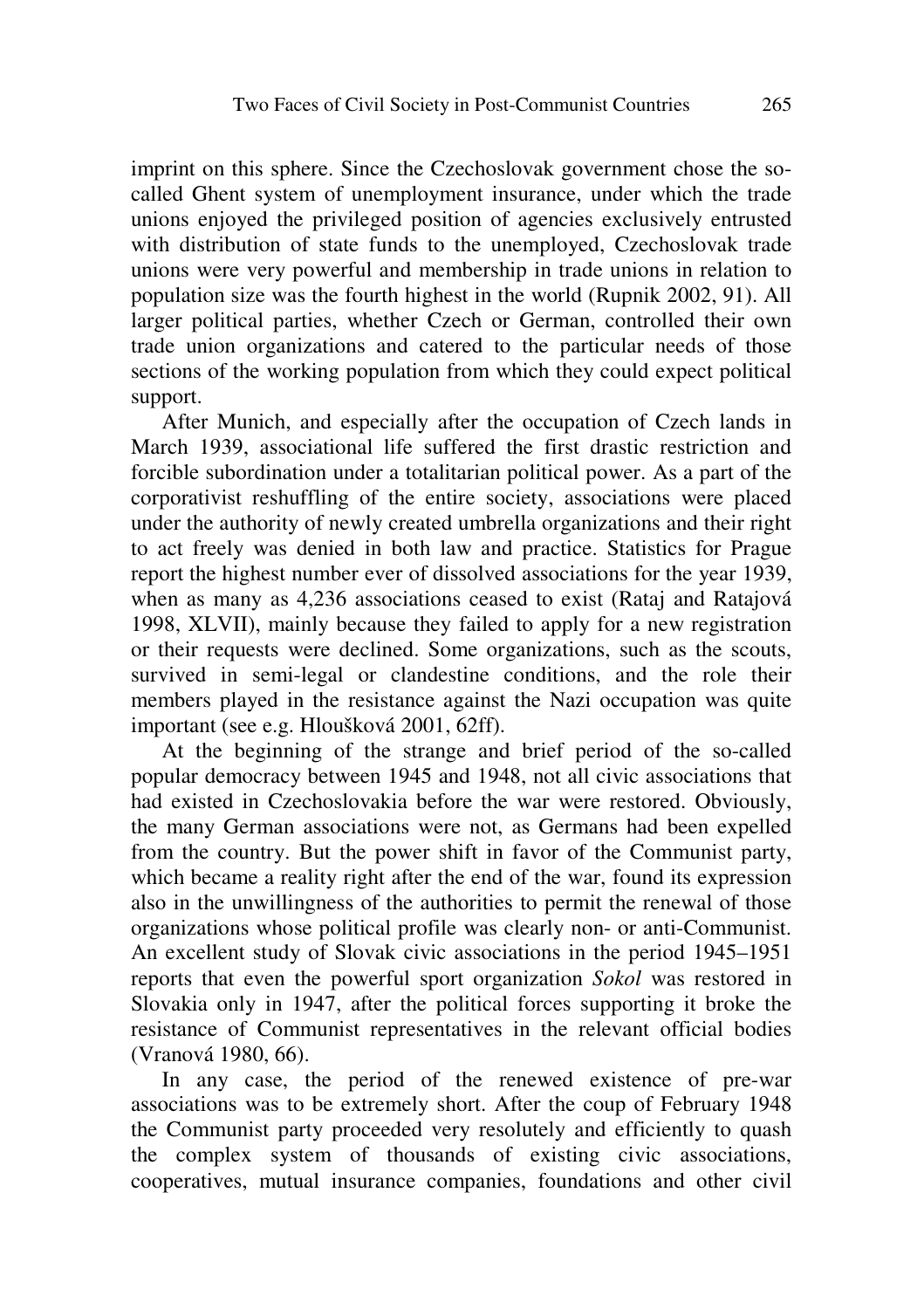society organizations that had evolved over centuries. Many organizations were dissolved and their assets confiscated, others were forcibly incorporated into the newly established mass social organizations that were placed within the framework of the so-called National Front where they could be easily controlled by the Communist party. The traditional pluralism within Czech trade unions was crushed mercilessly and the new Revolutionary Trade Union Movement became one of the most obedient instruments of the totalitarian power of the Communist party. Sports organizations were also centralized, first under the umbrella of the *Sokol*, later under a new name no longer reminiscent of the "bourgeois" past of the Czech sports movement. Except for a short period in the late 1960s when the attempted political liberalization triggered efforts to restore some of the traditional associations (*Sokol*, scouts)—and except for secluded and tiny dissident groups of the 1970s and 1980s—there are *no* instances of free associational life in Communist Czechoslovakia between 1948 and the late 1980s to be reported.

#### **Associations: Neutral as a Resource, Ambivalent as a Concrete Historical Factor**

The history of civic associations in the Czech lands briefly sketched above contains some interesting cases that are relevant to the problem outlined in the introduction to this chapter. One interesting conclusion that can be drawn from Berman's analysis of the role of associations during the period when the Nazi party rose to power is that the social and political functions actually performed by associations are conditioned by the context, consisting of the state and other political institutions. Berman (1997, 408, 420, 426) argues that estrangement from genuine politics made German associations socially parochial and divisive, isolated in their respective societal milieus and easily manipulated by a movement which realized better than anyone else that, by gaining the support of the civic leaders, it would bring whole segments of the society into the sphere of its influence. The impact of associations on democracy is thus tied up with the character of the state and the political system. Under certain conditions, civic associations can be instrumental in bridging over ethnic, class and other social divisions, forging consensus and fostering social trust; while under different conditions they can preserve or even accentuate those divisions, produce and feed mistrust against outgroup members and help the forces opposed to democracy accomplish their goals.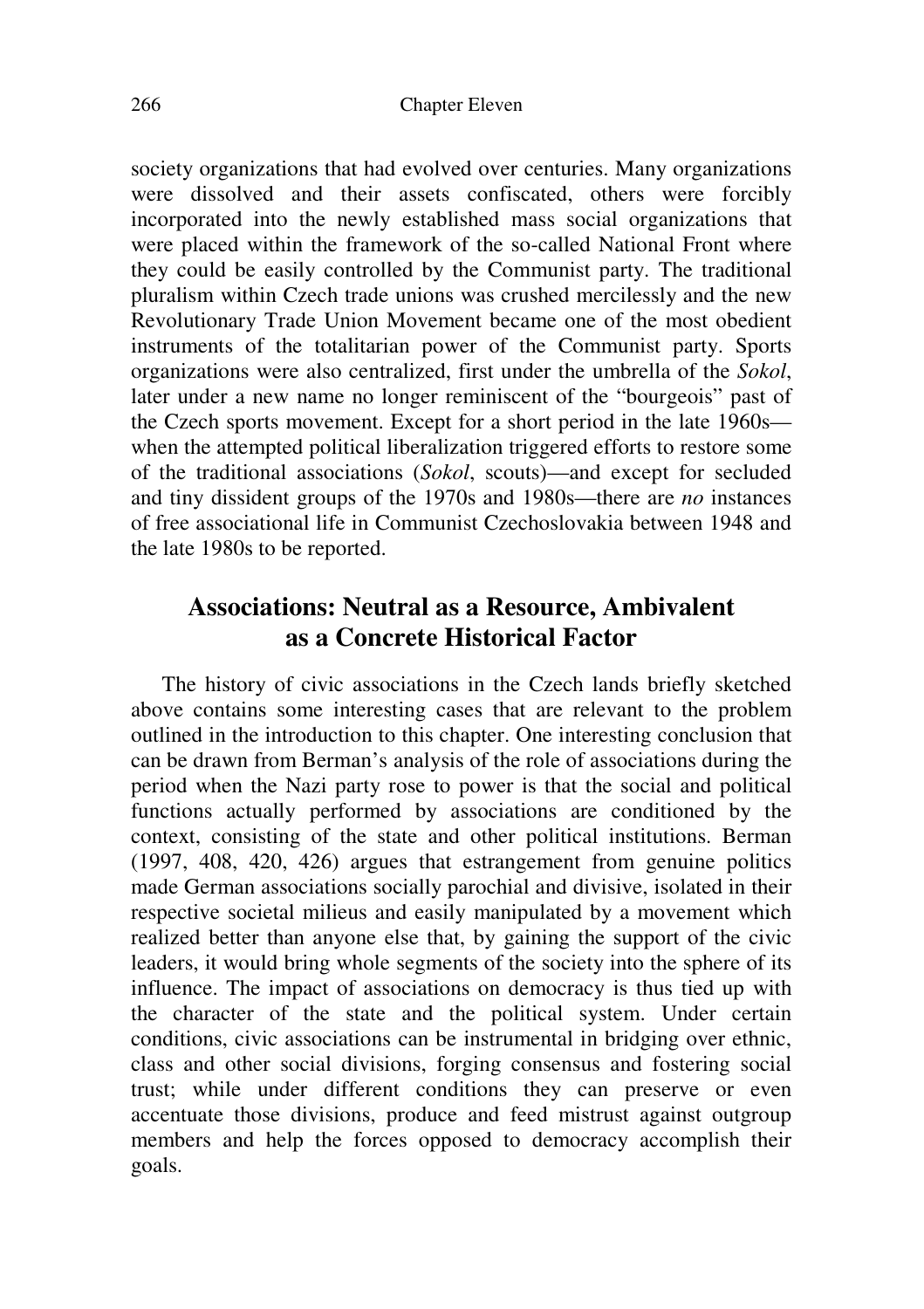It is difficult not to see the many benefits provided by associations and other organizational forms of civil society towards the emancipation of individual citizens and development of democracy in the Czech lands, as virtually anywhere else. The problem with neo-Tocquevillean approaches is that they postulate positive effects of associations on democracy with insufficient qualifications. The argument is no longer as simple as asserting that the larger the number of associations in a given country, the more robust its democracy. Some caveats and the undoubtedly useful distinction between bridging and bonding social capital were added (e.g. Putnam 2000a, 22). However, the historically and socially complex situations of Central European countries, in some ways markedly different from constellations existing in Western Europe and the United States, seem to call for further qualifications.

#### **Parliamentary Elections in the Czech Lands and Associational Traditions: 1948**

To give an example of the context-dependency of the effects of associations on democracy, one might briefly discuss the case of the 1946 parliamentary elections in the Czech lands—and, more specifically, the electoral results in Prague. According to available evidence, the Czech capital has consistently performed very well (relative to the other Czech regions) on the numbers of associations (Ratajová and Rataj 1998). At any time, there have been more associations in Prague (both in absolute terms and per inhabitant) than anywhere else in the Czech lands. This should, in keeping with neo-Tocquevillean theory, predispose Prague to have a stronger pro-democratic orientation than other regions in which the density of associational life was significantly lower. In 1946, the only unrigged elections in the Eastern bloc took place in Czechoslovakia, and the Communist party achieved a major victory (40.17% of the vote in the Czech lands—see Table 11.1). The fact that voters in Prague supported the Communist party less than Czech voters on the average—though the share of Communist vote in the Czech capital was not dramatically lower (36.02%)—while voters in those Czech regions that are seen as civically less developed (average for Moravia and Silesia was 34.46%) and in Slovakia (30.37%) voted more willingly for democratic political parties runs counter to neo-Tocquevillean expectations. Even if the number of associations in Prague, and thus the level of "civicness" there, tends to be overestimated, as many organizations with nation-wide scope of activity are registered in the capital, the above-average vibrancy of civic associations in Prague relative to other Czech regions is beyond doubt.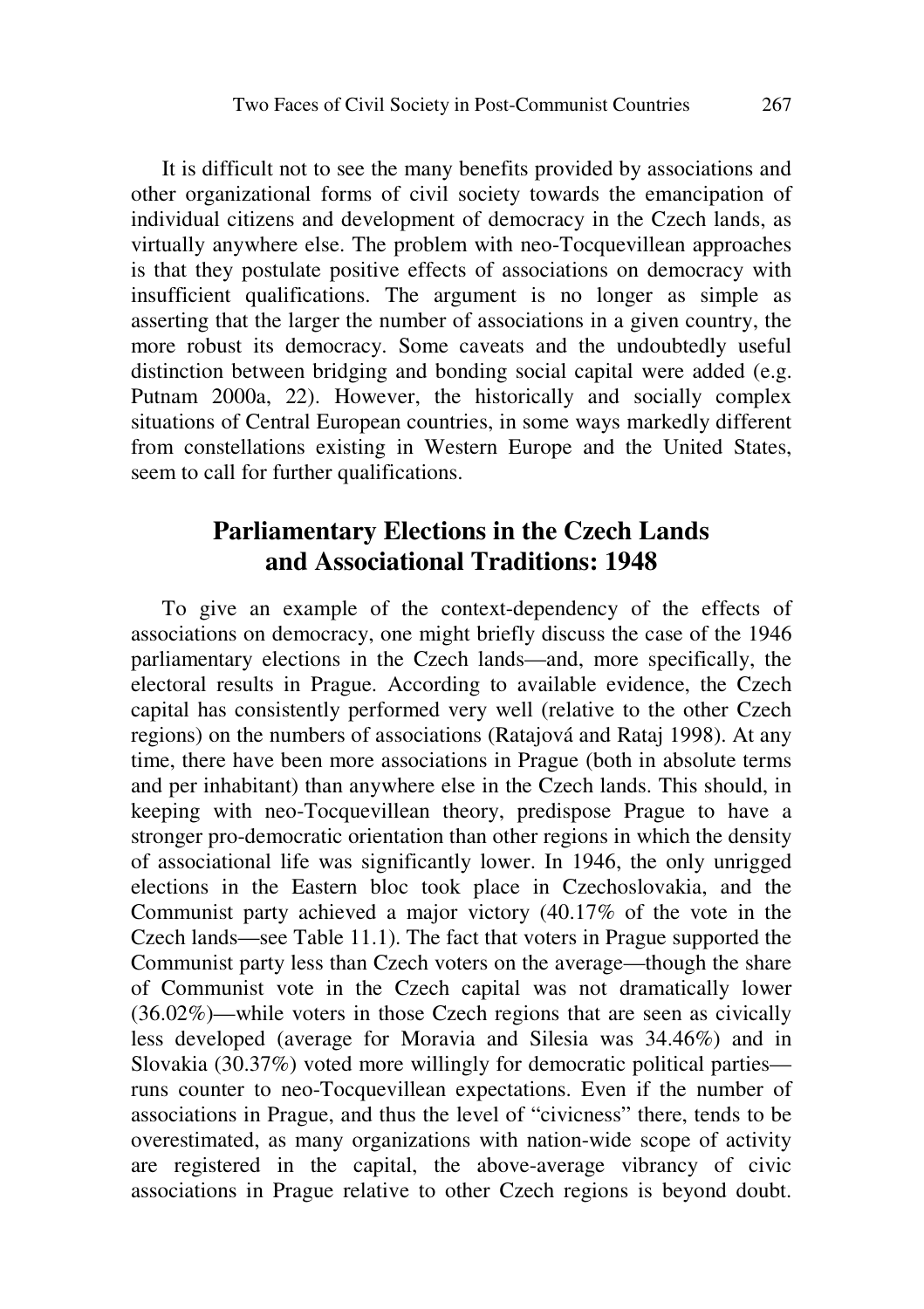Yet, while Prague enjoys unchallenged primacy in numbers of associations, in 1946 it did not display any particularly strong immunity to undemocratic voting. Conversely, some of the regions that consistently report very low numbers of associations, such as the two easternmost administrative units, Moravian-Silesian Region and Zlín Region, were among those where the support for the Communist party was at the same level as in Prague, or even weaker. In the former region, with strong concentration of heavy industry and coal-mining, the Communist Party received quite understandably more votes than in Prague, but the difference is very small (37.92%), while in the latter the share of Communist votes was only 30.89%.

This apparently "anomalous" behavior of Prague and some other Czech regions begs the question: Is there any ascertainable correlation between the percentage of votes for or against the Communist Party in 1946 and the density of associational life in various Czech regions? Since reliable data on numbers of associations in individual Czech regions for earlier periods than the 1990s does not exist, it is necessary to refer to more recent sources. Because both Putnam's theory of self-enforcing social equilibria (see e.g. Putnam 1993a, 177) and the historical institutionalist school assume that institutional patterns remain by and large stable over time, the relative differences in the density of civic associations between different Czech regions in 2003 can be seen as an adequate approximation for the non-existent data of the same kind for 1946. Such an approximation must by necessity remain rough because of, among other limiting factors, the significant differences in the demarcation of regions in 1946 and at present (see the Note under Table 11.1).

Still, a comparison of the two data sets offers interesting insights. Table 11.2 shows the absolute numbers of civic associations<sup>3</sup> in the present-day Czech self-governing regions (*kraje*) and the density of associations relative to the respective population sizes. The very weak and negative correlation ( $r = -0.16$ ) between non-Communist votes in the 1946 Parliamentary elections and associational density in different Czech regions in 2003 gives little support to the argument that well-developed associational traditions consistently support pro-democratic behavior.<sup>4</sup> In a neo-Tocquevillean interpretation, Prague's social milieu, influenced by the relative abundance of civic organizations, should have prevented significant numbers of voters from supporting an undemocratic party, while totalitarian leanings should have been at their strongest in regions with very weak levels of associational density. Yet, on a more balanced and skeptical reading of the role of associations in political life—needed to grasp adequately the democratic or antidemocratic potential of civic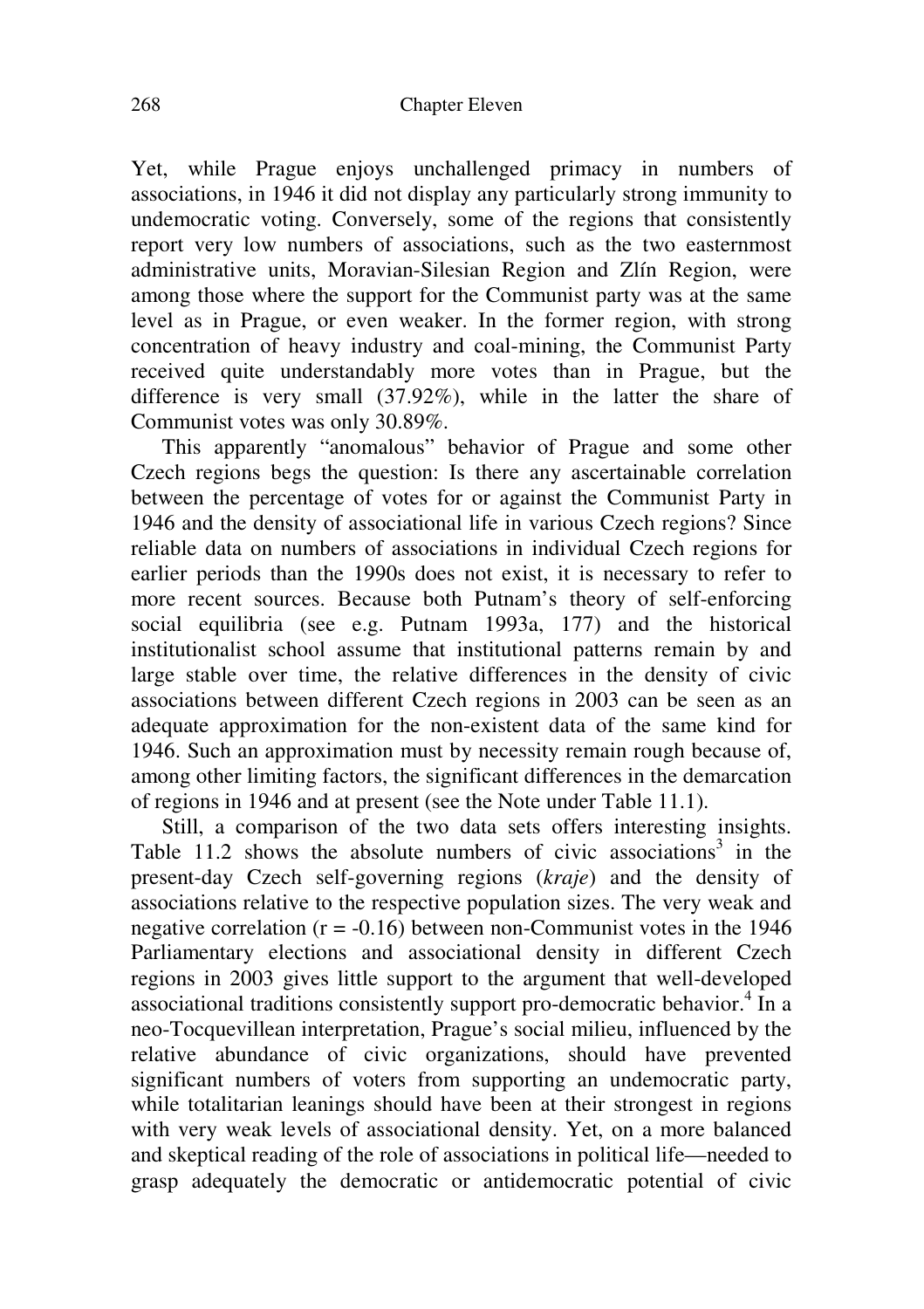associations—one has to look also at the broader context, consisting of existing political institutions and historical patterns transferred across time. Thus, it is interesting to ask which traditions and current circumstances might, in the case of the Czech lands after World War II, have made civic associations into a factor, if not inimical then at least indifferent, for democratic political behavior.

| Table 11.1 Vote for and against the Communist Party of Czechoslovakia |  |  |  |  |
|-----------------------------------------------------------------------|--|--|--|--|
| in parliamentary elections 1946, Czech lands                          |  |  |  |  |

|                                        | Ústí    |         |         |                |         |                |           |         |
|----------------------------------------|---------|---------|---------|----------------|---------|----------------|-----------|---------|
|                                        | nad     | Karlovy |         | Central        |         | South          | Highlands | Hradec  |
| Region                                 | Labem   | Varv    | Liberec | <b>Bohemia</b> | Pilsen  | <b>Bohemia</b> | Vysočina) | Králové |
| Votes                                  | 137,936 | 44.063  | 100.110 | 367.184        | 160.124 | 185.185        | 174.210   | 124,236 |
| KSČ                                    |         |         |         |                |         |                |           |         |
| $\%$                                   | 56.49   | 52.25   | 48.32   | 48.16          | 44.9    | 41.13          | 40.05     | 39.45   |
| $\mathcal{G}_{\mathcal{D}}$<br>against | 43.51   | 47.75   | 51.68   | 51.84          | 55.1    | 58.87          | 59.95     | 60.55   |

| <b>Moravian</b><br>-Silesian<br>Region | Prague   | Pardubice | <b>Brno</b> | Olomouc | Zlín   | Bohemia  | Moravia<br>and<br>Silesia | Czech<br>Lands<br>Total |
|----------------------------------------|----------|-----------|-------------|---------|--------|----------|---------------------------|-------------------------|
| 189,910                                | 239, 059 | 94.031    | 174.518     | 128,852 | 86.279 | 154,1852 | 66.3845                   | 220,5697                |
| 36.84                                  | 36.02    | 35.75     | 33.82       | 32.43   | 30.89  | 43.26    | 34.46                     | 40.17                   |
| 63.16                                  | 63.98    | 64.25     | 66.18       | 67.57   | 69.11  | 56.74    | 65.54                     | 59.83                   |

Note: Marked in italics are regions not appearing as such in the statistical sources for 1946 elections. These are the result of the aggregation of data for smaller regions undertaken for the sake of comparability with the data in Table 11.2, notably: Central Bohemia = Outer Prague + Kladno + Mladá Boleslav, Highlands (Vysočina) = Havlíčkův Brod + Jihlava, Moravian-Silesian Region = Moravská Ostrava + Opava, South Bohemia = České Budějovice + Tábor. Source: Czech Statistical Office, (*Porovnání* 1992, 30)

Table 11.2 Density of civil associations in Czech regions 2003

| Region           | Ústí<br>nad<br>Labem | Karlovy<br>Vary | Liberec | Central<br>Bohemia | Pilsen | South<br>Bohemia | Highlands<br>(Vysočina) | Hradec<br>Králové |
|------------------|----------------------|-----------------|---------|--------------------|--------|------------------|-------------------------|-------------------|
| number<br>of NNO | 3.794                | .393            | .959    | 6.392              | 2.483  | 2.936            | 2.548                   | 2.712             |
| density          | 463                  | 458             | 458     | 566                | 452    | 470              | 492                     | 494               |

| Moravian-Silesian Region   Prague   Pardubice   Brno   Olomouc   Zlín |       |       |       |       |       |
|-----------------------------------------------------------------------|-------|-------|-------|-------|-------|
| 4.384                                                                 | 8.237 | 2.335 | 4.775 | 2.620 | 2.236 |
| 347                                                                   | 709   | 461   | 426   | 411   | 377   |

Note: Density = number of associations per 100,000 inhabitants Source: (Vajdová 2005, 32), based on data provided by Czech Statistical Office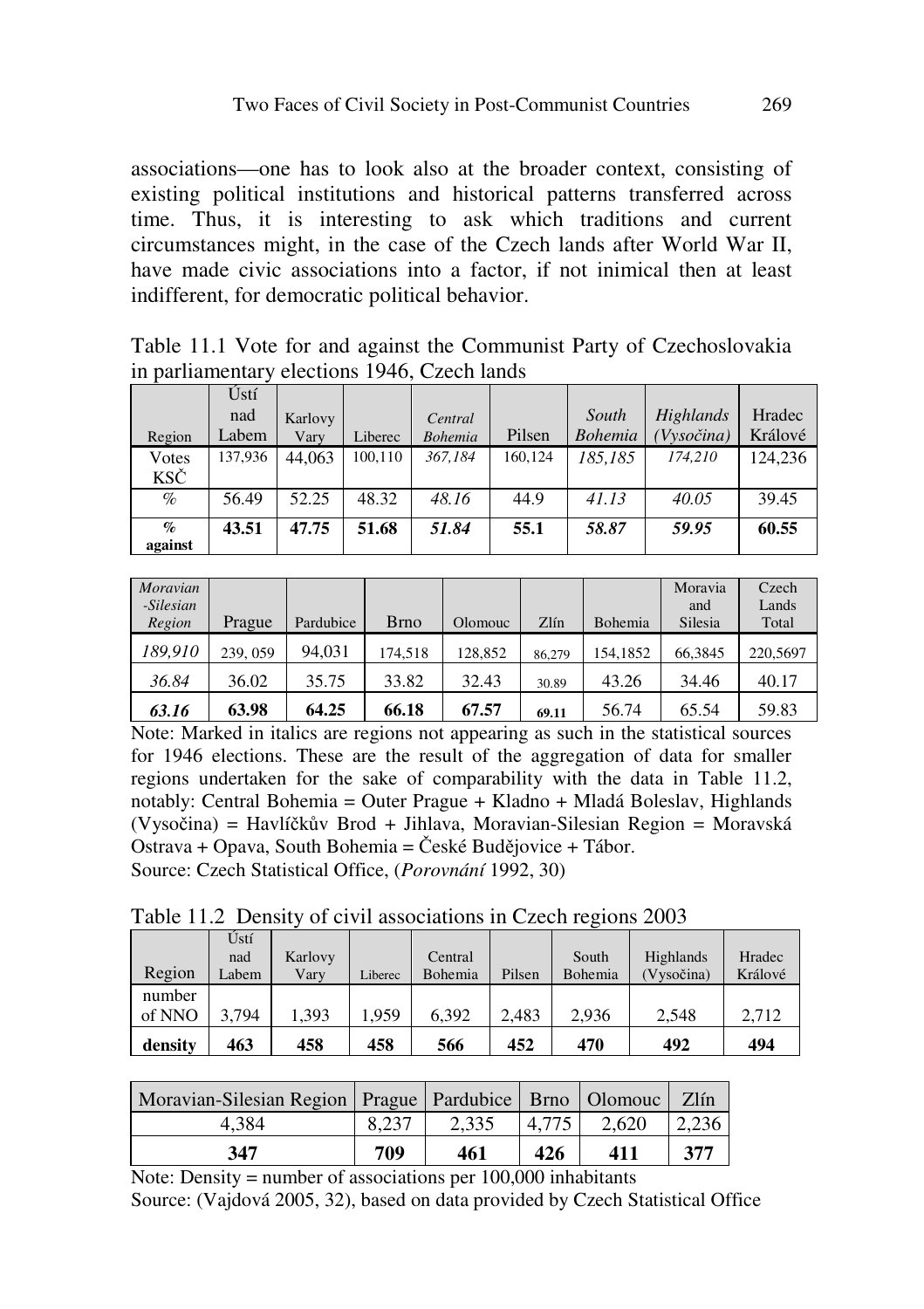The post-World War II situation was certainly not an ordinary one the state had only been recently restored and political parties were weak, with the significant exception of the Communist party, which profited immensely in the eyes of the public from the Soviet victory over the Nazis and, even more so if less visibly, from its successful infiltration into positions of authority in the state. Historically, many influential Czech associations had been harnessed to national liberation (until 1918) or statebuilding projects (after 1918). In the interwar period, their subordination under political power was manifested in the system of party-controlled social clientism. The associations were thus anything but schools of independent political judgment for their members, and the idea of civic association as a bastion of individual citizens' freedom against government power and the machinery of political parties was entirely alien to most of them. Since so many associations belonged to clusters of kin organizations sponsored and controlled by a political party during the interwar period, the electoral behavior of many members of such associations amounted to following the recommendations of the party leadership. After the war, some parties were not restored, and those which were, except for the Communist party, had to deal with severe blows to their self-confidence. Those members of associations previously linked to a party that was not renewed after the war (the most notable case in question is that of the right-wing Agrarian Party) lost the source of political guidance and support on which they could rely during the interwar period. Their party no longer existed and their associations were suppressed or marginalized. At the same time, the type of membership in associations common during the interwar period represented too integral a part of one's identification with the respective political party as to provide independent basis for political decisions in a totally overhauled political framework in which that party no longer existed. These factors—the tradition of subordination of associations to politics and the learned dependence of individuals on the party leadership—played into the hands of the Communists after 1945. To political parties, the clusters of associations formed an important functional component of the system of government in the time of the First Czechoslovak Republic, but they turned out to be an ineffective antidote to totalitarian tendencies after 1945.

Indeed, rather the opposite was actually the case. First, the Communist party, in striving for absolute power after the war, could rely on its own network of associations, which were more popular than at any time before and helped the Communists to penetrate further into various segments of society. The Communist-dominated national committees and the infamous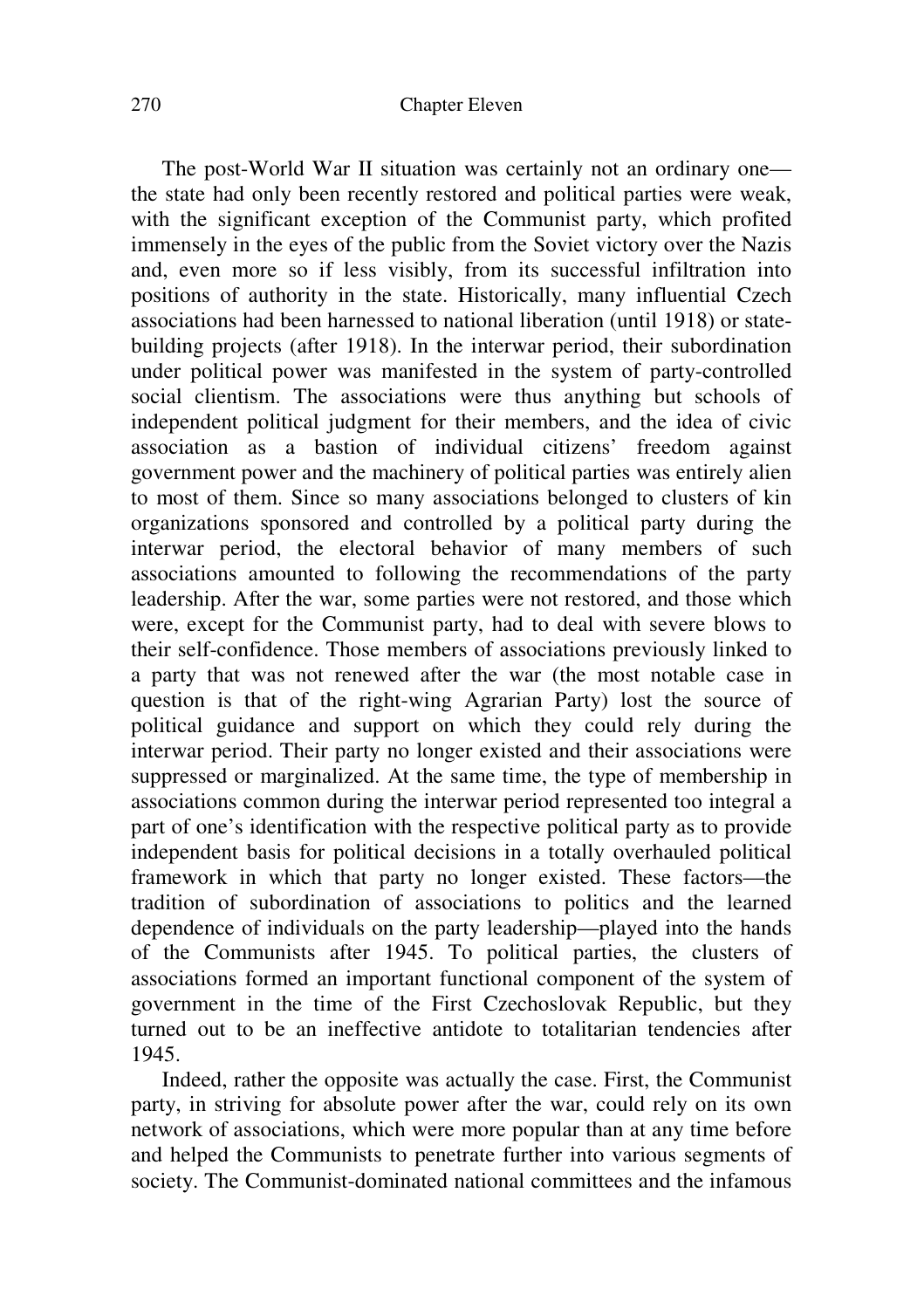action committees were so successful in part because of the training many of its leaders had previously received in various civil society associations. Second, the culture of strong loyalty to party headquarters cultivated in many associations with links to political parties of all kinds favored the Communists when most pre-war parties were not allowed to reemerge and the Communist party enjoyed wide popular support. A statistical study of the 1946 electoral results shows that the Communists were the most successful of all parties, both in keeping the loyalty of the original pool of their own pre-war supporters and in attracting the support of those who had voted, before the war, for one of the parties not restored after 1945 (Sláma and Kaplan 1991, 57).

Paradoxically, the Czech regions most *immune to totalitarian temptations* were those with the *lowest levels of associative activity*. This can be explained by an even bigger historical paradox, namely that Communism after the war represented modernity and was thus avidly accepted in the most advanced regions, while the less advanced ones opposed it out of their traditional instinct to resist all social innovations. But one can also argue that the less "civically developed" regions were penetrated to a lesser degree by a spirit of subordination to the political headquarters of the given social-political bloc—and were consequently less inclined to vote for the Communist party as it was gradually taking control of all the existing power centers. Higher levels of modernity simply mean bigger efficiency, but this is a neutral resource that can be both used and abused. In Prague, the high numbers of associations could not prevent a swing of voter sympathies towards the extreme left, since what also counts is the structure of the association sector and its links to the political system.

#### **Further Historical Sources of Associational Ambivalence**

Thus a more complicated relationship exists between associations and the support for democracy than neo-Tocquevillean theorists would care to admit—and that complex relationship is in no way historically limited to the post-World War II constellation. Indeed, it is rather a recurrent feature of the developments within Czech politics ever since the very beginning of substantive growth of the Czech associational sector in the 1860s. One important reason why these associations so rapidly expanded and were so popular was, without doubt, that they served as substitutes for genuine political activities from which the Czechs were otherwise excluded. If the Czech-identified inhabitants of the Czech lands could have participated in the government and self-government in ways proportional to their share of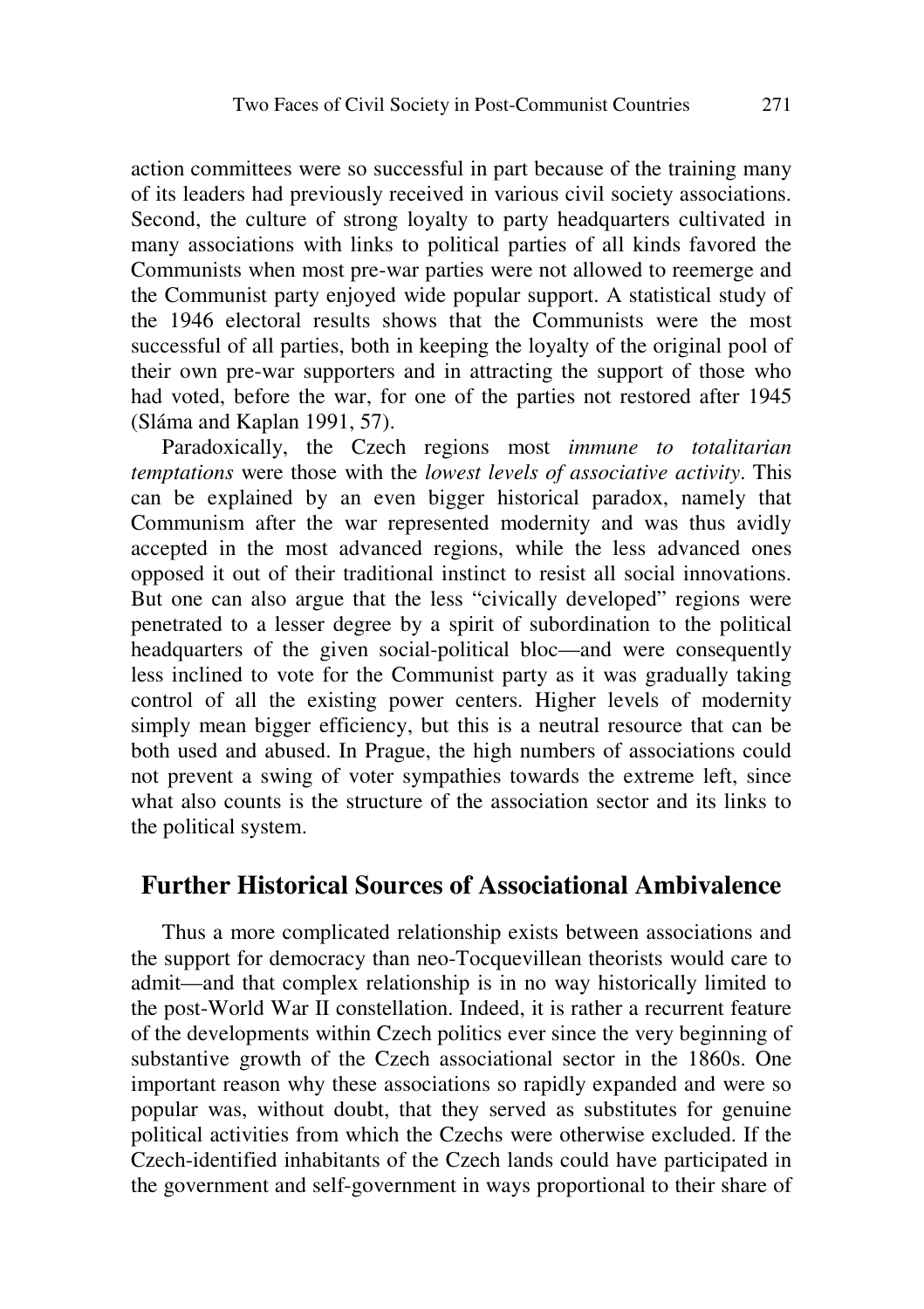the total population, they hardly would have felt such an urgent need to organize and find an outlet for their social energies in associations (cf. Rataj and Ratajová 1998, XXXVI; Müller 2002, 126). This logic worked with an exceptionless necessity for other nationalities, too. When in 1867 the Germans saw themselves ousted from the municipal government in what is now Prague's Smíchov district, they immediately proceeded to organize new associations, among them the influential German *Casino* (Kruppa 1992, 178).

The civic associations in the Czech lands during the final third of the 19<sup>th</sup> century bear certain marks of the then existing political situation that are not without consequences for their function as "schools" of democracy. First, they grew out of an alienation from the state and were geared to maintain, and even further reinforce, this alienation. Rather than schools of democracy in the neo-Tocquevillean sense, these were "schools" of nation-building that strengthened exclusivist, even chauvinistic, national identification. Second, these national associations fostered a climate of a narrow-minded intolerant patriotism that denounced any instance of internal pluralism as a betrayal of the national cause. This was so because they operated in a climate characterized by a pervasive feeling of permanent danger coming from the "national enemies." Karel Müller (2002, 173) rightly observes that in the last part of the  $19<sup>th</sup>$  century the Czechs were quite successful in building their national society based on the nationalist principle, but less successful in constructing a mature civil society. Finally and most obviously, the system of associations existing in the territory of the Czech lands was not functional in relation to the overall political system, i.e., that of the Austrian-Hungarian empire. Both Germans and Czechs were busy creating the social and institutional safeguards for maximum of political autonomy they could hope to obtain—and in fact they actually succeeded in creating two separate, if interconnected, national societies that coexisted on one territory. This is obvious enough, but one of the most serious implications of this state of affairs is that it trained both nations in working systematically not only *without* the state, but also *against* it. The existing system of associations was clearly not functional in supporting the political stability of the Austrian regime and contributed significantly to its final collapse. Such a lesson was well remembered by many in the new democratic framework of the First Czechoslovak Republic, and it was here that a significant part of associations adopted clearly antidemocratic and anti-regime agendas— Sudeten Germans, Czech fascists, and Communists all come to mind.

A more complex question is whether those associations that became satellites of democratic political parties in the First Czechoslovak Republic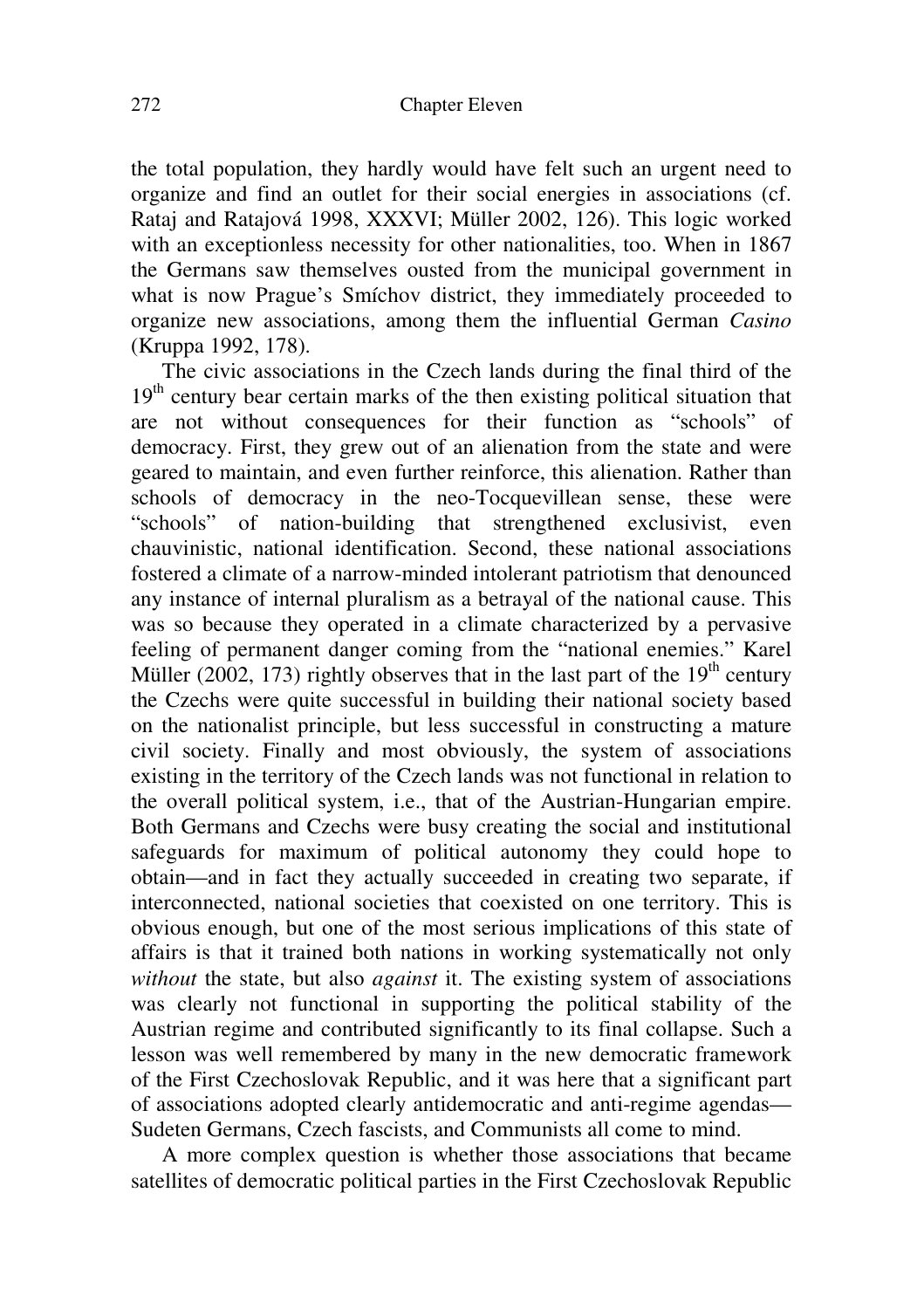contributed to democratic stability or not. In one sense the answer must be negative again, since the tensions among Czechs and Germans were certainly not weaker than before, and the associations consistently respected the pattern of national divisions first set by political parties. The only significant exception to this rule was the Communists, who maintained cross-national membership throughout the twenty years of the First Republic—but this was a party whose program, as once famously expressed by its leader Klement Gottwald, was to "wring the necks" of all democratic forces in the country. Thus, one has to conclude that the existing system of associations in the interwar period was not fully functional in supporting democracy and preserving the political regime. Generally speaking, long before the swing towards virulent German nationalism in the 1930s, many associations on both sides turned out once again to be training grounds of nationalist zealots rather than schools of tolerance and democratic virtues.

Leaving aside the nationalist divisions, it is also interesting to consider whether these associations were supportive of democracy—at least within their respective national blocs. They certainly were, in many ways. Yet, the alignment of important associations with big political parties also transformed them into representatives of particular social interests: workers, capitalists, latifundists, independent farmers, state employees, Catholics, etc. Such a segmentation into socially antagonistic clusters did little to overcome the existing social divisions; rather, it served to petrify them and thus had a permanently destabilizing effect on the society that became fatal in the late 1930s when the country, facing an extremely difficult historical constellation, was required to display unity. Social polarization was succeeded by the opposite extreme during the semiauthoritarian Second Republic (October 1938–March 1939), when many of the existing associations were suppressed and the rest centralized into unitary social blocs of a corporatist inspiration. Associational pluralism was partially discredited because it failed to be an efficient means of handling the political problems of the First Czechoslovak Republic. This discrediting, which survived into the postwar years, may be another part of the explanation for why the "joiners" in Prague and elsewhere turned away from democracy in the 1946 elections.

#### **Conclusion**

The traditions of Czech associational life, with both their positive and problematic aspects, were virtually eradicated in the first years following the Communist takeover. But institutions and their particular arrangements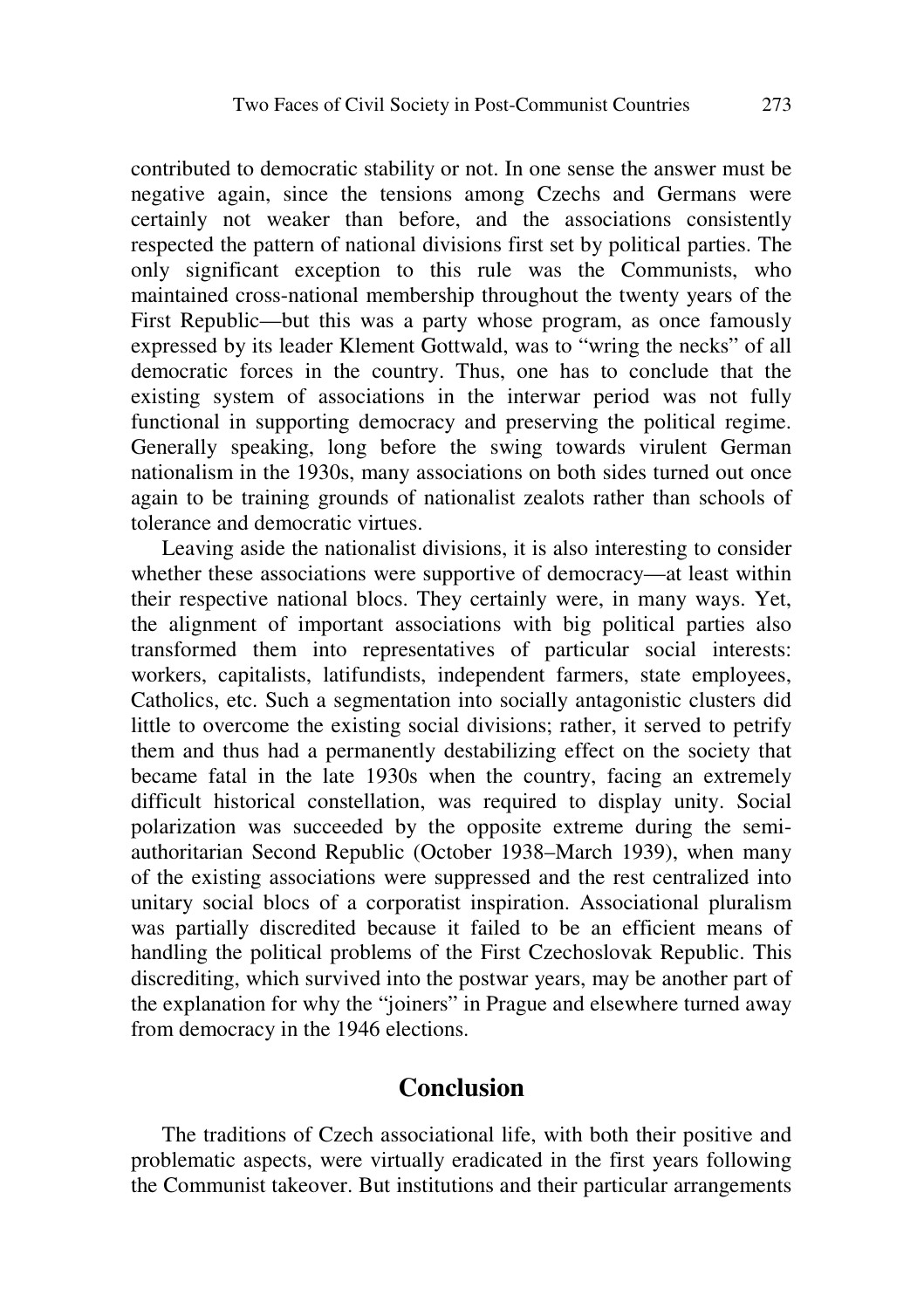tend to persist over time and thus one can ask the question whether some of the characteristics of the Czech associations identified above recur in the post-1989 situation.

If the answer is, in my opinion, largely negative, it is because the context has changed dramatically. The national problem is, after the post-World War II expulsion of German inhabitants from Czechoslovak territory, almost non-existent. One major feature of the Czech associative and social life until 1945—the permanent rivalry with the Czech Germans in all social spheres—has disappeared entirely. A less visible, but equally important change has occurred in the institutional setting. The state and the democratic political process, with all possible shortcomings and deficiencies they might display in comparison to more advanced societies of Western Europe, are far more stabilized than both before and after 1918. As a consequence, there is, on the one hand, significantly less need for civic associations to function as substitute outlets for political energies. On the other hand, because of the significant advances in the democratization process that occurred over the past century, there are numerous opportunities for new forms of political engagement for both individual citizens and members of non-governmental organizations. Excessive activism by the members of associations, a phenomenon to be observed in the late 19<sup>th</sup> century Czech lands, certainly does not occur today. As in other post-Communist countries (e.g. Howard 2003; Vajdová 2005), civic engagement in the Czech Republic is weaker than it is in Western democracies. No contemporary idea seems to be able to lure citizens into participation in a way similar to the sometimes fatal attraction exerted by nationalism in the past.

Less ambivalent is the comparison of the present day situation with the interwar period. While today political parties are avidly intent on monopolizing political power for themselves no less than in the past (Tabery 2006), due to existing legal and institutional arrangements, the rule of political parties means something very different from what it meant after 1918. Because of the complex institutional mechanisms operating both in the sphere of politics and social interests mediation, and also because of the substantial growth of the state, the associations of today are significantly less important as components of the system of rule by political parties. Consequently, they also have fewer opportunities to perpetuate social, ethnic and political divisions in society than they had during the interwar period. The proclamations of nonpolitical orientation by individual organizations cannot always be taken at face value; with the exception, perhaps, of trade unions and their alliance with left-wing parties, and the specific case of lobbying groups, no clientelistic clusters of